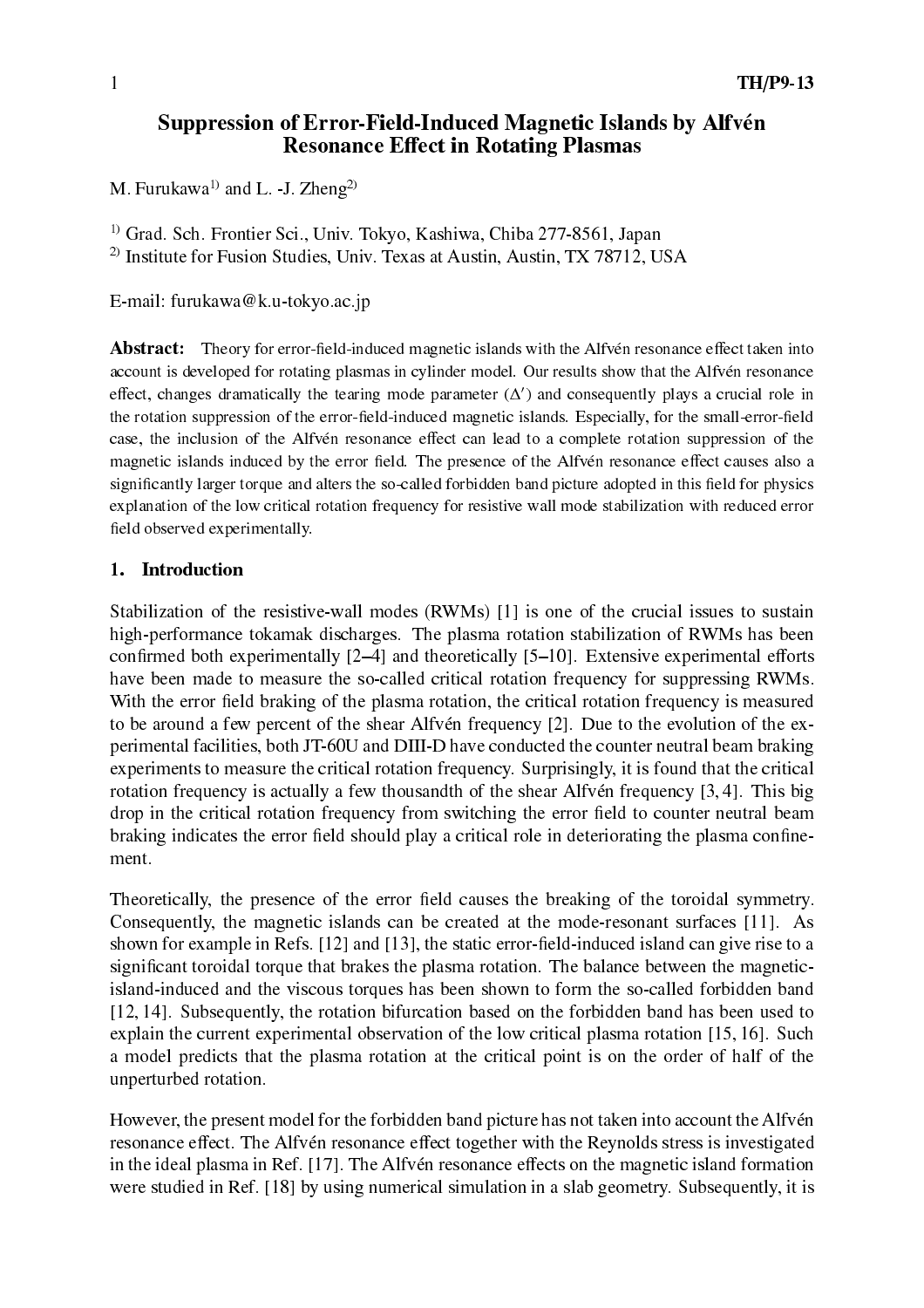

- 

  

) /// 5) 8C9 / ) +/) ? on the island formation is also investigated in Ref. [12]. In this paper, we extend the nonlinear  $\;$ theory of Ref.  $[12]$  to include the Alfven resonance effect. As explained below, we found a new stationary state of non-rotating islands where the convection term balances with the  $\Delta$  term.  $\mathcal{L}^{\text{max}}$ in the so-called tearing modes parameter  $\Delta'$  caused by the Alfven resonances. As compared with the analytical approach in Ref. [19], our numerical investigation allows us to consider the  $\,$ dependence of  $\Delta'$  on the finite island width.

Physically, the Doppler shift due to the plasma rotation breaks the single resonance at the moderesonant surface into the twin resonances. For the case with the separation of the twin Alfven  $\mathcal{L}$ matically the way in which the magnetic perturbations approach to the mode rational surface and consequently the pattern in which the magnetic islands are formed. This intuitive consid- . ) +/) ? ). ) magnetic islands. As expected, it is found that the Alfven resonance effect is a crucial effect in determining both the island formation and the toroidal torque that brakes the plasma rotation.

The present paper is organized as follows. In Sec. 2., Theory for error-field-induced magnetic islands in the presence of the Alfven resonances is developed; In Sec. 3., the numerical results is +/) ? 
:/ / E ( < /

## !  " - 
# into account

In this section, we develop a theory for the error-field-induced magnetic islands. In difference ). \* +/) ? theory. For simplicity, we use the cylinder model and consider only the case with the separation ) +/) ? ! / / + // ! the latter restriction, there is still a large parameter domain that is interesting for the current experiments. The system is described as follows: The plasma column is surrounded by the  $\mathcal{L}$ be thin. Just outside the resistive wall, a thin error field current layer is present. The schematic  $\theta$ view of the geometry is shown in Fig. 1. Our derivation consists of mainly two parts:  $(i)$ constructing the independent solutions in the outer regions and  $(i)$  matching the independent / / // 
:/ /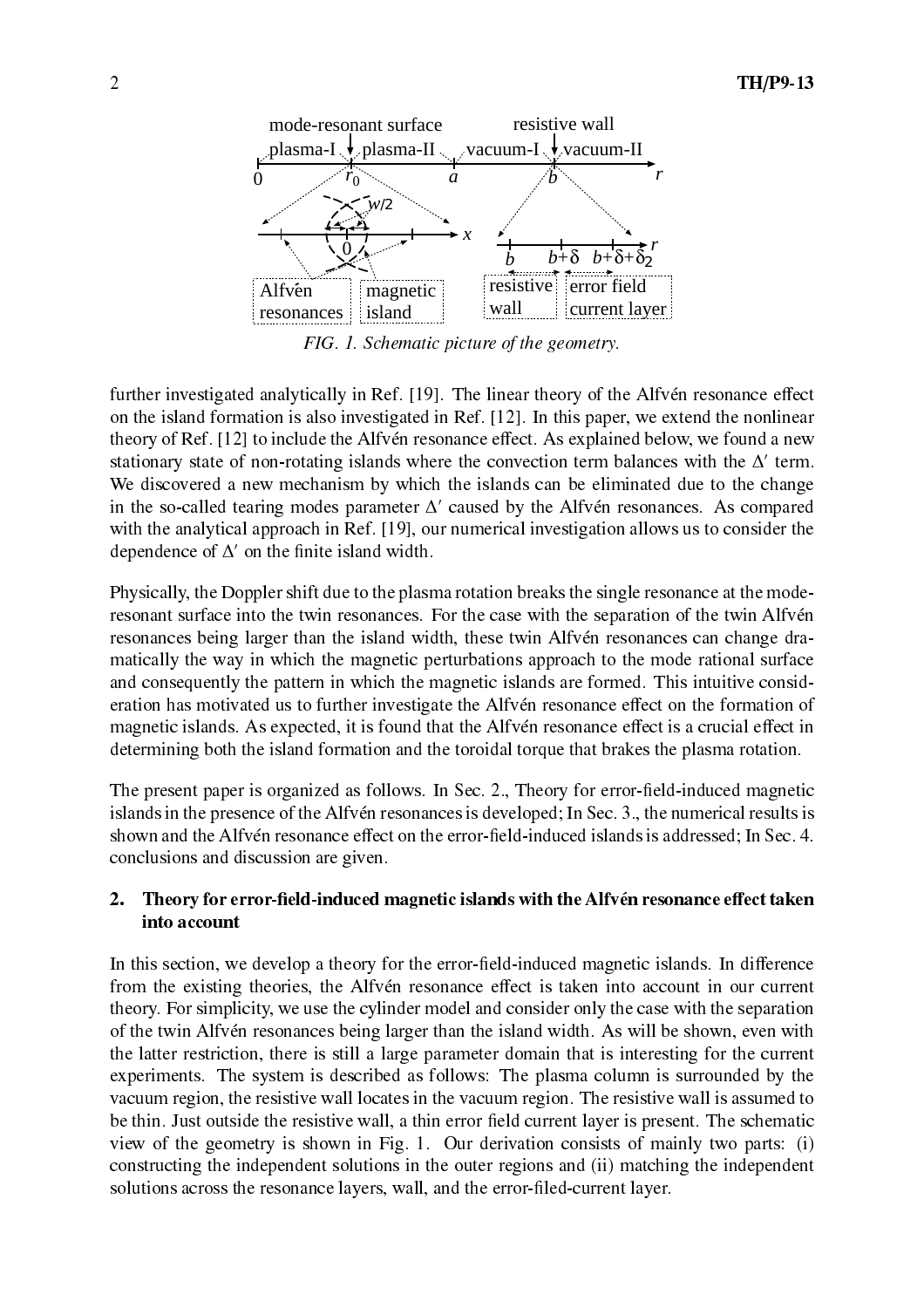#### $2.1.$ **Construction of the independent solutions**

We first construct the independent solutions in various outer regions, where the time dependence and dissipative effects can be neglected. These independent solutions will be connected by the appropriate matching conditions derived in the next subsection. We focus ourselves on considering the current-driven instabilities and therefore the finite plasma beta effect is neglected.

Vacuum-II region: Let us first consider Vacuum-II region. In the vacuum region, we use a scalar potential  $\psi$  to express the perturbed magnetic field as  $\tilde{\mathbf{B}} = \nabla \psi$ . Then  $\psi$  satisfies the Laplace equation since  $\nabla \cdot \tilde{\mathbf{B}} = 0$ . We assume that  $\psi$  has the spacial dependence as  $e^{i(m\theta - (n/R_0)z)}$ . where the cylindrical coordinate system  $(r, \theta, z)$  is used Since the Laplace equation is the secondorder ordinary differential equation, it has two independent solutions. The boundary condition,  $\psi \to 0$  at  $r \to \infty$ , selects one of the independent solutions as

$$
\psi^{\text{vII}}(r) = (r/b)^{-m},\tag{1}
$$

where the superscript "vII" denotes "vacuum-II region". Similar notations will be used in the following. Then, the scalar potential in the vacuum-II region is expressed as

$$
\psi(r) = c^{\text{vII}} \psi^{\text{vII}}(r). \tag{2}
$$

Vacuum-I region: In the Vacuum-I region, we have two independent solutions. Here we adopt

$$
\psi_1^{\text{VI}}(r) = [(r/b)^m + (r/b)^{-m}]/2, \qquad \psi_2^{\text{VI}}(r) = (r/b)^{-m}, \tag{3}
$$

where  $\psi_2^{\text{VI}}(r)$  is connects smoothly onto  $\psi^{\text{VI}}(r)$ . The solutions  $\psi_1^{\text{VI}}(r)$  and  $\psi_2^{\text{VI}}(r)$  correspond to an ideal-wall and no-wall solutions, respectively. By using these independent solutions, the s potential in the vacuum-I region is expressed as

$$
\psi(r) = c_1^{\text{VI}} \psi_1^{\text{VI}}(r) + c_2^{\text{VI}} \psi_2^{\text{VI}}(r). \tag{4}
$$

**Plasma-II region:** In the Plasma-II region, we solve the following equation [20]:

$$
\frac{d}{dr}\left[ (\rho n^2 \Omega_0^2 - F^2) r \frac{d}{dr} (r \xi) \right] - \left[ m^2 (\rho n^2 \Omega_0^2 - F^2) - r \frac{dF^2}{dr} \right] \xi = 0,
$$
\n(5)

where  $\xi$  is the radial displacement of the plasma,  $\rho$  is the equilibrium mass density,  $\Omega_0$  is the equilibrium toroidal rotation frequency, F is defined as  $F := \mathbf{k} \cdot \mathbf{B}$  where  $\mathbf{k} := m \nabla \theta - (n/R_0) \nabla z$ is the wave-number vector,  $m$  and  $n$  are the poloidal and toroidal mode numbers, respectively, and  $R_0$  is the plasma major radius. The effect of rotation is negligible in almost whole region except for the narrow layer around the mode-resonant surface where  $F = 0$ . In the narrow layer, the rotation frequency can be assumed constant. Therefore, it is sufficient to introduce constant  $\Omega_0$  in Eq. (5). The mass density  $\rho$  is also assumed constant for simplicity. It is straightforward to include the spatial dependence of  $\Omega$  and  $\rho$ . In integrating Eq. (5) from the plasma edge  $r = a$ to the edge of the magnetic island  $r = r_0 + w/2$ , the Alfvén singularity at the position with  $F^2 - \rho (n \Omega_0)^2 = 0$  is avoided by replacing  $n \Omega_0$  by  $n \Omega_0 + i \gamma$  with  $0 < \gamma \ll n \Omega_0$  [10]. Equation (5) is the second-order ordinary differential equation, and thus we have two independent solutions;  $\xi_1^{\text{pII}}(r)$  and  $\xi_2^{\text{pII}}(r)$ . By using  $\psi_1^{\text{VI}}(r)$  and  $\psi_2^{\text{VI}}(r)$  as well as the continuity of perturbed magnetic field and total pressure at the plasma edge [1], we can obtain boundary conditions for  $\xi_1^{\text{pII}}(r)$  and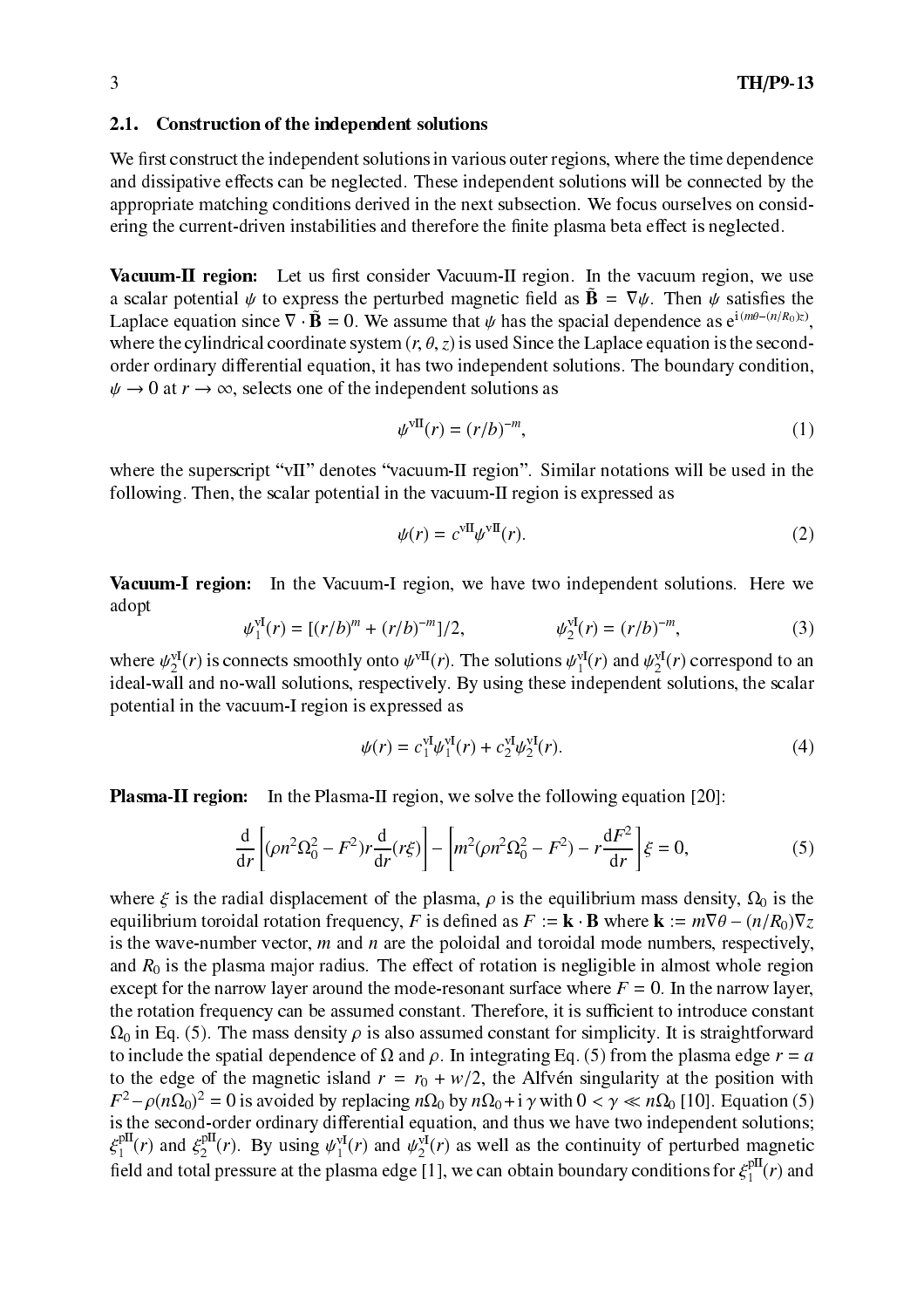$\xi_2^{\text{pII}}(r)$  so that they smoothly connect to ideal-wall and no-wall solutions in the vacuum region, respectively. Then the plasma displacement  $\xi(r)$  is expressed as

$$
\xi(r) = c_1^{\text{pII}} \xi_1^{\text{pII}}(r) + c_2^{\text{pII}} \xi_2^{\text{pII}}(r),\tag{6}
$$

where  $c_1^{\text{pII}}$  and  $c_2^{\text{pII}}$  becomes identical to  $c_1^{\text{vI}}$  and  $c_2^{\text{vI}}$ , respectively.

**Plasma-I region:** Finally, in the Plasma-I region, we also solve Eq. (5) from the magnetic axis  $r = 0$  to the edge of the magnetic island  $r = r_0 - w/2$ . Since  $\xi$  must not diverge at  $r = 0$ , one of the two solutions is dropped, and we adopt the other as the independent solution;  $\xi^{pI}(r)$ . Then, we express the plasma displacement in this region as

$$
\xi(r) = c^{\text{pl}} \xi^{\text{pl}}(r). \tag{7}
$$

#### $2.2.$ Matching conditions and the magnetic island equation

**Across magnetic island chain:** The radial component of the perturbed magnetic field is expressed by  $\tilde{B}_r = \mathbf{B} \cdot \nabla \xi = i F \xi$ . By using linear approximation of F just outside the magnetic islands, we have

$$
\tilde{B}_r = -\frac{\mathrm{i} n B_z S_0}{R_0 r_0} x \xi,\tag{8}
$$

where  $x := r - r_0$ ,  $B_z$  is the equilibrium toroidal magnetic field and  $S_0$  is the magnetic shear  $S :=$  $r(\frac{dq}{dr})/q$  at the rational surface. The safety factor is denoted by q. One of the matching conditions is the continuity of  $\tilde{B}_r$  across the island, which can be expressed as  $-\xi(-w/2) = \xi(w/2)$ where the suffix means  $x = \pm w/2$ . If we normalize  $\xi_1^{\text{pII}}(r)$  and  $\xi_2^{\text{pII}}(r)$  such that  $-\xi^{\text{pI}}(-w/2)$  =  $\xi_1^{\text{pII}}(w/2) = \xi_2^{\text{pII}}(w/2)$ , we obtain

$$
c^{\text{pI}} = c_1^{\text{pII}} + c_2^{\text{pII}}.
$$
 (9)

 $\cdots$ 10

It is noted that  $c^{pI} = c_1^{pII}$  for the ideal wall case, whereas  $c^{pI} = c_2^{pII}$  for the no wall case. The second condition is given by the  $r$  component of the induction equation:

$$
\left(\frac{\partial}{\partial t} + \mathbf{v} \cdot \nabla\right) \tilde{B}_r = \mathbf{B} \cdot \nabla \tilde{v}_r + \frac{\eta}{\mu_0} \nabla^2 \tilde{B}_r,\tag{10}
$$

where  $\eta$  denotes the plasma resistivity and  $\mu_0$  is the vacuum permeability. Assuming that the island width is much smaller than the separation of the Alfvén resonances,  $x \ll n\Omega_0$ , we find that  $\mathbf{B} \cdot \nabla \tilde{v}_r$  term can be neglected. It is noted that the magnetic shear  $S_0$  is considered to be of order of unity. By considering stationary state with  $\partial/\partial t = 0$  and by integrating Eq. (10) across the island, we obtain the modified Rutherford equation [21],

$$
-i n \alpha \Omega_0 w = \frac{\eta}{\mu_0} \Delta', \qquad \text{where} \qquad \Delta' := \frac{\partial \tilde{B}_r / \partial r \Big|_{-w/2}^{w/2}}{\tilde{B}_r}.
$$
 (11)

Here,  $\alpha$  denotes a ratio of the rotation frequency inside the islands to that outside them, which allows different rotation frequency between the plasma rotation frequency between inside and outside the islands. This equation describes a new stationary state of non-rotating islands where the convection term balances with the  $\Delta'$  term. In the present paper,  $\Delta'$  is generally a complex number, since we introduced the Alfvén resonances which make  $\xi^{pI}(r)$ ,  $\xi_1^{pII}(r)$  and  $\xi_2^{pII}(r)$ complex functions. By defining

$$
\Delta'_{\infty} := \frac{4}{w} + \frac{\xi_2^{\text{pII}'}(w/2) + \xi^{\text{pI}'}(-w/2)}{-\xi^{\text{pI}}(-w/2)}, \qquad \Delta'_b := \frac{4}{w} + \frac{\xi_1^{\text{pII}'}(w/2) + \xi^{\text{pI}'}(-w/2)}{-\xi^{\text{pI}}(-w/2)},\tag{12}
$$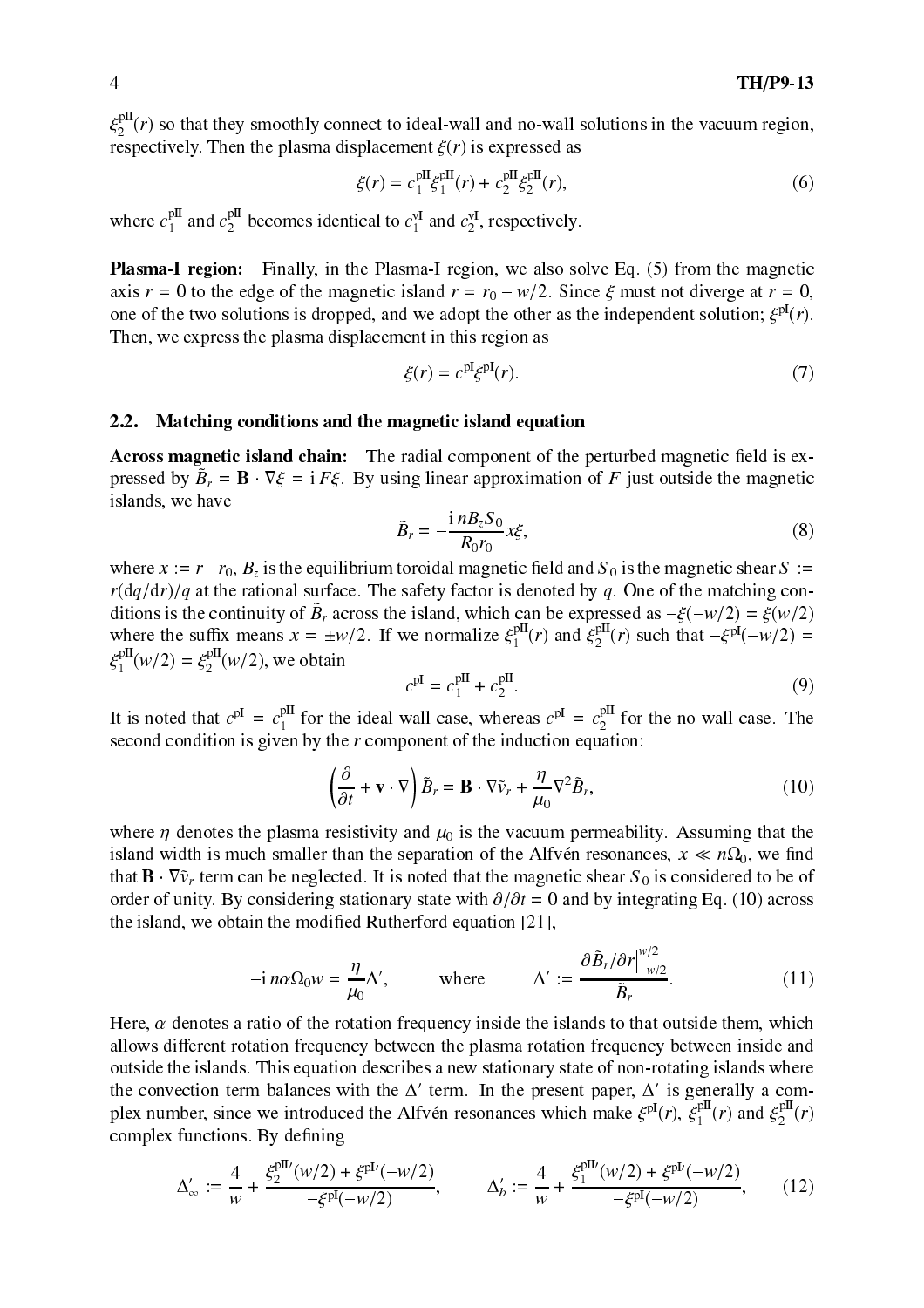and by using  $\tilde{B}_r = i F \xi$  together with the expression for the island width  $w = 4 (r q |\tilde{B}_r|/mq' B_\theta)^{1/2}$  $[20]$ , we obtain

$$
\Delta' = \Delta'_{\infty} - \frac{8i w \xi^{pI} (-w/2) c_1^{pII}}{w^2} (\Delta'_{\infty} - \Delta'_b).
$$
 (13)

Across the plasma boundary: The boundary conditions across this interface has been already imposed through the choice of boundary conditions for  $\xi_1^{\text{pII}}(r)$  and  $\xi_2^{\text{pII}}(r)$ . We obtained  $c_1^{\text{pII}} = c_1^{\text{vI}}$  and  $c_2^{\text{pII}} = c_2^{\text{vI}}$ .

Across the resistive wall and error field current laver: Here we adopt a thin-shell approximation. One matching condition is the continuity of the radial magnetic field through vacuum-I to vacuum-II, which is imposed by setting  $c_2^{\text{vI}} = c^{\text{vII}}$ . One more condition across the resistive wall is given by the diffusion equation of the magnetic field. We integrate it across the resistive wall in the thin-shell approximation to obtain

$$
\frac{\partial \tilde{B}_r}{\partial t} = -\frac{\eta_w}{\mu_0 \delta} k_{0b}^2 (c_1^{\text{VI}} \psi_1^{\text{VI}}(b) + \psi_{\text{err}}),\tag{14}
$$

where  $\eta_w$  and  $\delta$  are the resistivity and thickness of the wall, respectively,  $k_{0b}^2 := (m/b)^2 + (n/R_0)^2$ , and  $\psi_{\text{err}} = \left( (\partial \tilde{B}_r / \partial r)_{b+\delta} - (\partial \tilde{B}_r / \partial r)_{b+\delta+\delta_2} \right) / k_{0b}^2$ . The continuity of  $\tilde{B}_r$  across the wall has been used. The parameter  $\psi_{\text{err}}$  is proportional to the jump of the tangential component of the magnetic field across the error-field-coil layer, and measures the strength of the error field. It is noted that  $\psi_1^{\text{VI}}(b) = -\xi^{\text{pl}}(-w/2)/\xi_1^{\text{pl}}(w/2)$ . Assuming that  $\partial/\partial t$  is so small that it can be neglected [3,4], then we obtain

$$
c_1^{\text{VI}} \xi^{\text{pl}}(-w/2) / \xi_1^{\text{pII}}(w/2) = \psi_{\text{err}}.
$$
 (15)

**Magnetic island equation:** By using the above matching conditions, we obtain  $c_1^{\text{pII}} = c_1^{\text{vI}} = c_1^{\text{vI}}$  $\psi_{\text{err}} \xi_1^{\text{pII}}(w/2)/\xi^{\text{pI}}(-w/2)$ , and therefore the island equation can be written as

$$
-i n \alpha \Omega_0 \frac{\mu_0}{\eta} w^3 = \Delta'_{\infty} w^2 - 8i w \xi_1^{\text{pII}}(w/2) \psi_{\text{err}}(\Delta'_{\infty} - \Delta'_b). \tag{16}
$$

By giving  $|\psi_{\text{err}}|$  and choosing the phase of the error field appropriately, we may find the solution  $w$  which must be restricted to be real and positive. Note that in our solution of Eq. (16) we have considered that  $\Delta$ 's depends on the island width w.

#### $2.3.$ **Toroidal torque**

The perturbed magnetic field generates the torque on the plasma. By integrating the toroidal torque in an axisymmetric domain inside the error field current layer, we obtain  $[12, 22]$ 

$$
\tau_{\varphi} = -i \pi^2 R_0^2 bk(\psi_{\text{err}} \psi'^*(b) - \psi_{\text{err}}^* \psi'(b)). \tag{17}
$$

This torque has the same magnitude and the opposite direction as the total torque on the plasma.

### 3. Numerical results: Alfvén resonance effect on the error-field-induced islands

To show the Alfvén resonance effect on the error-field-induced islands, we solve Eq. (16) numerically for the island width, and calculate Eq. (17) for the torque. The quantities shown below are normalized by using the plasma minor radius a, the toroidal magnetic field  $B_z$ , and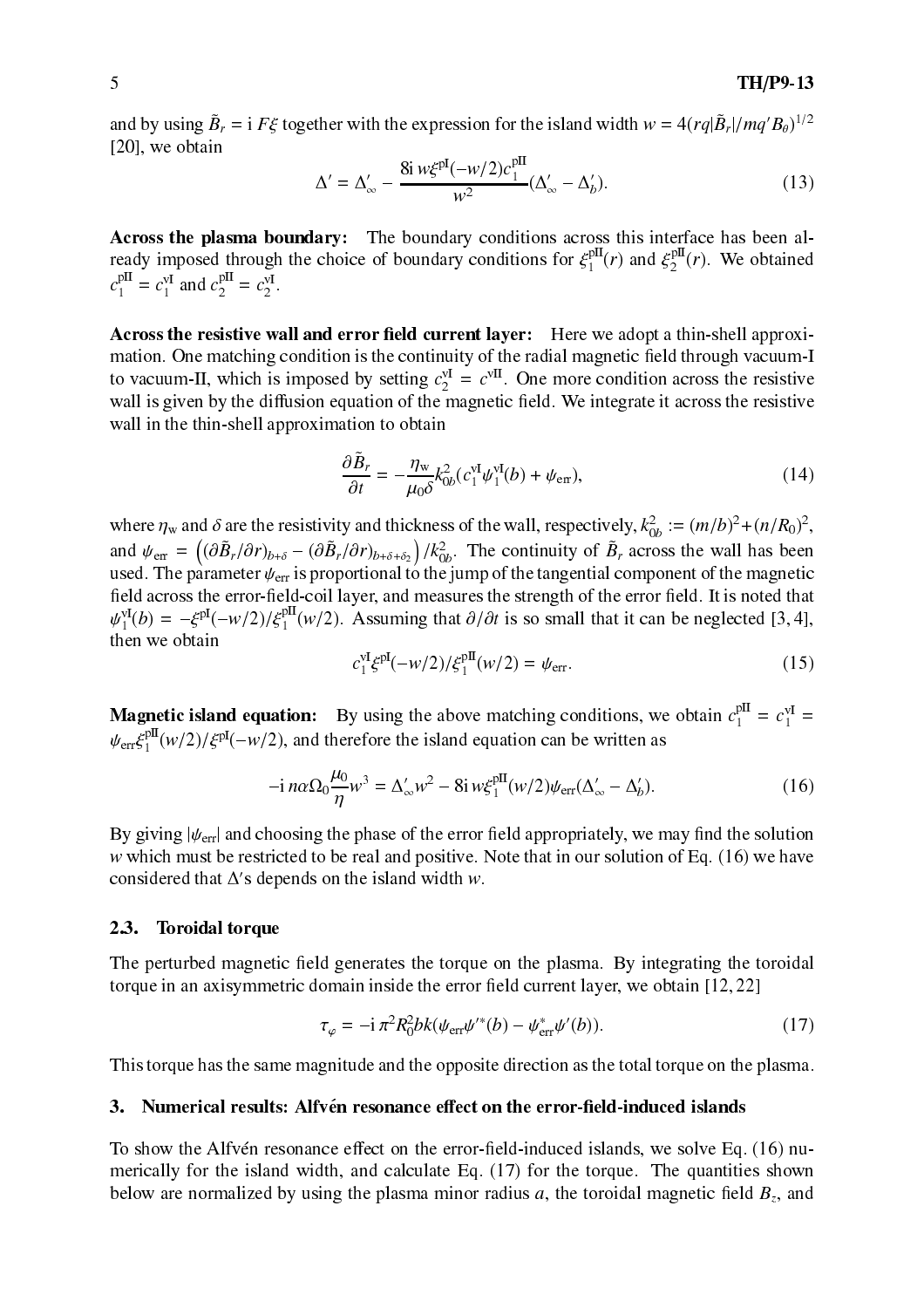the Alfvén time  $\tau_A := a/(B_z/\sqrt{\mu_0 \rho})$ . We adopt an equilibrium with toroidal current density profile as  $j_t(r) = j_{t0}(1 - r^2)$ . The edge safety factor was chosen as  $q_a = 2.2$ . For this current density profile, we have  $q_0 = q_a/2 = 1.1$ . The rational surface of  $m/n = 2/1$  locates at  $r = 0.9487$ , and thus we expect that  $\Delta'_{\infty} - \Delta'_{b}$  has large value which may enhance the effect of the error field. We also assume that the resistive wall is located at  $r = b = 1.1$ . The resistivity parameter was chosen as  $\eta/\alpha = 10^{-8}$ .

It is interesting to show that the eigenfunction changes by the Alfvén resonances. Figure 2 shows the comparison of the real part of perturbed radial magnetic field  $\ddot{B}_r$  between the cases without ( $\Omega_0 = 0$ ) and with ( $\Omega_0 =$  $10^{-2}$ ) the Alfvén resonance effect. The plotted data has its island width  $w = 10^{-2}$ . In the rotating case, we find the spiky behavior of  $\tilde{B}_r$  at the Alfvén resonances  $r = 0.9292$  and 0.9678. Although we do not show  $\Delta'$  explicitly in this paper because of limited space, we may understand that  $\Delta'$  is changed significantly. It is noted that we have performed benchmark the numerical solution with the



FIG. 2. Comparison of perturbed radial magnetic field between no-rotation and finite-rotation cases. Spiky behavior is observed at the Alfvén resonances.

analytic solution [10] for the eigenfunction in the presence of the Alfvén resonance.

Fig. 3 shows the island width as a function of  $|\psi_{\text{err}}|$ . In the figure, "w/ A.r. (w/o A.r.)" denotes data with (without) the Alfvén resonances: for "w/ A.r.", the plasma rotation effects are included as the Alfvén resonances in Eq.  $(5)$  as well as in the island equation  $(16)$ , on the other hand, for "w/o A.r.", the plasma rotation effect is included only in Eq. (16) and  $\Omega_0$  is set to zero in Eq. (5). Without the Alfvén resonance effect, the island of width  $w = 10^{-2}$  can be generated by  $|\psi_{\text{err}}|$  of order of  $10^{-3}$ . On the other hand, with the Alfvén resonance effect included, significantly large  $|\psi_{\text{err}}|$  is needed to generate the islands. If we set  $\Omega_0 = 0$  in both Eqs. (5) and (16),  $w = 10^{-2}$  is obtained for  $|\psi_{\text{err}}| \sim 10^{-5}$ . Figure 3 also shows the scaling change due to the inclusion of the Alfvén resonances. When the Alfvén resonances are included, the island width w is proportional to  $|\psi_{\text{err}}|^{4/7}$  approximately for relatively large w, whereas  $|\psi_{\text{err}}|^{1/3}$  in the absence of the Alfvén resonances [12]. For small w, slight change of  $|\psi_{\text{err}}|$  can lead to significant change of  $w$  in the presence of the Alfvén resonances.

These observation can be seen alternatively from the figure of the island width versus the rotation frequency. Figure 4 shows the island width as a function of plasma rotation frequency. The island width decreases as the rotation is increased. It is noted that "sep. Alf.res." in Fig. 4 denotes the separation of the Alfvén resonances. Since the island width is assumed to be smaller than the separation of the sep. Alf. res., we stopped the calculation of  $w$  if  $w$  is smaller than one half of the sep. Alf.res. Thus no data for "w/ A.r." is shown for the small  $w$  range. The



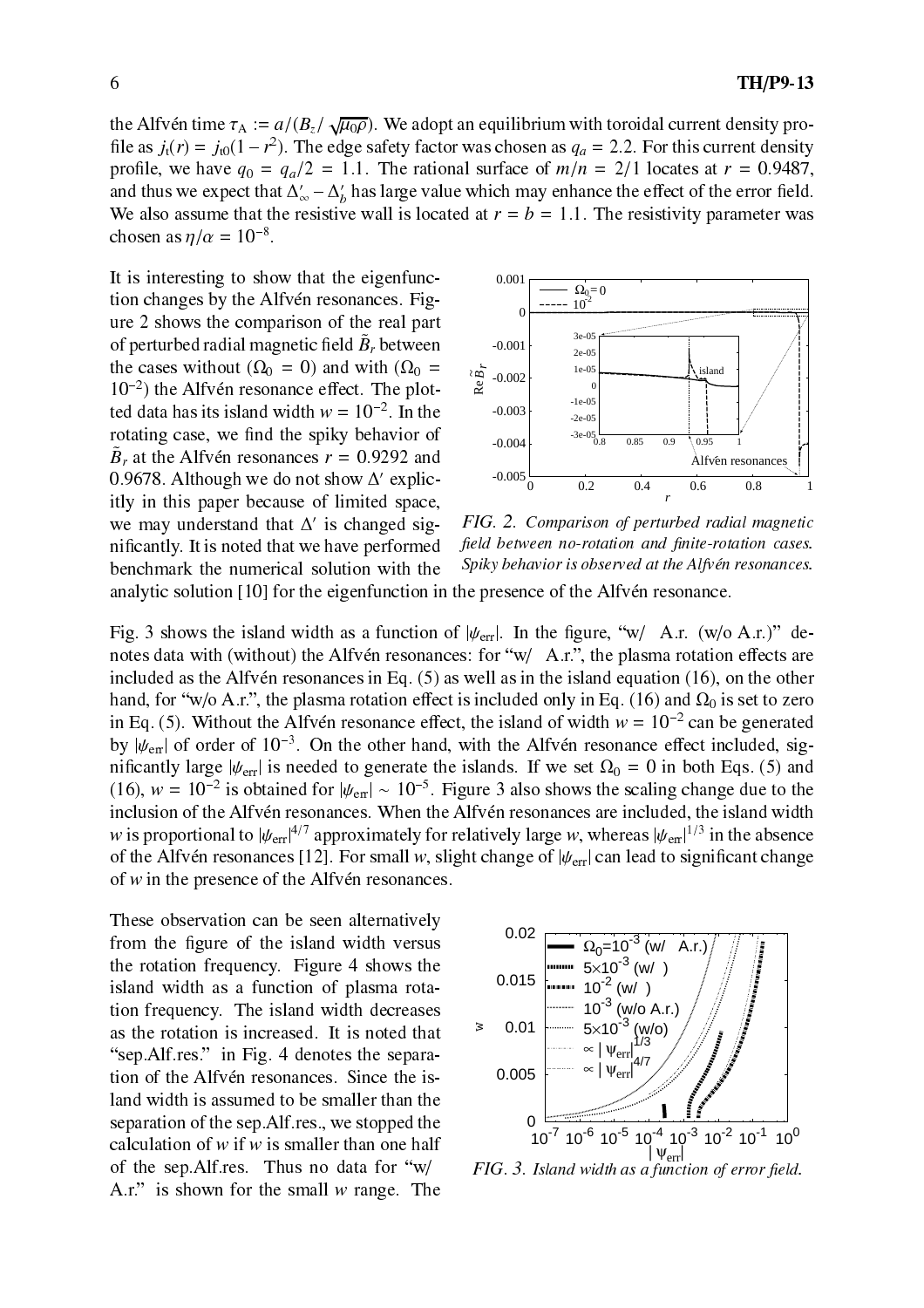island width is proportional to  $\Omega_0^{-1}$  approximately for relatively large  $|\psi_{\text{err}}|$  in the presence of the Alfvén resonances, whereas  $\Omega_0^{-1/3}$  in the absence of them [12]. These observations show that the rotation suppression of the error-field-induced magnetic islands is mainly through the induced Alfvén resonances. Most importantly, the Alfvén resonance can completely suppress the island formation by a small error field.

From the crucial role of the Alfvén resonances in suppressing the error-field-induced magnetic islands, one can expect that they should also bear a significant portion of the torque generation. Figure 5 shows the toroidal torque on the plasma, denoted by  $-\tau_{\varphi}$ , as a function of the plasma rotation frequency  $\Omega_0$ . Two important conclusions can be drawn from our numerical results. First, the torque increases as the plasma rotation frequency, as well as the island width, increases. This is opposite to the case in which the Alfvén resonances are neglected. Second, one can also note that the torque magni-



 $FIG. 4.$ Island width as a function of plasma toroidal rotation frequency.

tude becomes significantly larger by including the Alfven resonances, as it should be in view of the big change in magnetic island width. Note that the figure of torque versus plasma rotation has been used to construct the so-called forbidden band [14]. The forbidden band is generated by the loss of torque balance at  $\Omega \leq \Omega_0/2$ , and the loss is based on the fact that the magnetic torque decreases as the plasma rotation increases. However, it is shown that the magnetic torque can increase (by an order of magnitude) for the regime  $\Omega \ge \Omega_0/2$  when the Alfvén resonance effect is taken into account. Consequently,  $\Omega_0/2$  is no longer the threshold, and the conventional explanation for RWM stabilization would need to be changed.

#### $\overline{4}$ . **Conclusions and discussion**

In this paper, we developed a theory for static magnetic island induced by the error field with the Alfvén resonance effect taken into consideration for rotating plasmas in cylinder model. The theory applies to the case with magnetic islands lying inside the twin Alfvén resonances. This happens usually for relatively large plasma rotation. Even with this restriction, our parameters still cover a considerable parameter range that fits the current experiments. The data we show indicates that the current results are applicable roughly to the rotation frequency which is in the range of the so-called critical rotation fre-



FIG. 5. Toroidal torque as a function of plasma toroidal rotation frequency.

quency (a few thousandth of the shear Alfvén frequency) or above [3,4]. Several important conclusions have been found from the current investigation: (1) The Alfvén resonance effect changes dramatically the tearing mode parameter  $(\Delta')$ ; (2) The Alfvén resonance effect can enhance the rotation suppression of the error-field-induced magnetic islands. Especially, for the